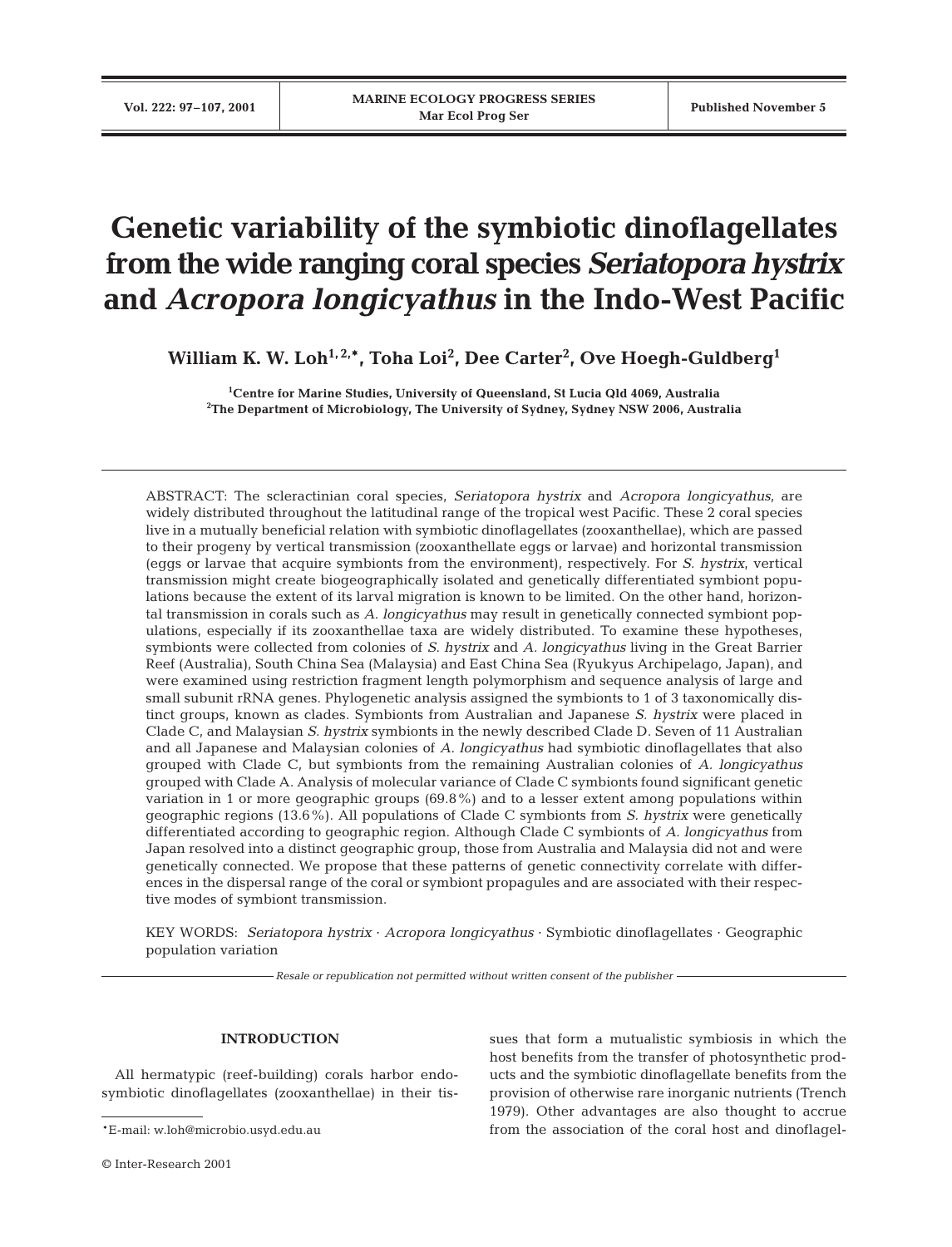late, such as the enhancement of calcification through the removal of carbon dioxide or phosphate or both (Goreau & Goreau 1959, Simkiss 1964a,b).

Symbiotic dinoflagellates of cnidaria are mostly classified under the genus *Symbiodinium* (Dinophyceae), although at least 1 species has been placed in genus *Gymnodinium* (Trench & Thinh 1995, Wilcox 1998). They are a taxonomically diverse group (Schoenberg & Trench 1980a,b,c, Blank & Trench 1985, Trench & Blank 1987, Trench & Thinh 1995) and generally host specific (Rowan & Powers 1991b). Among those that have been taxonomically defined are *S. kawaguti* (Trench & Blank 1987) and *S. meandrinae* (Trench 1997, isolated by Trench) from the scleractinian corals *Montipora verrucosa* and *Meandrina meandrites*, respectively; *S. goreauii* (Trench & Blank 1987)*, S. pulchorum, S. bermudense, S. cariborum* and *S. californium* (Trench 1997, isolated by Trench) from the actinarians *Ragactis lucida, Aiptasia pulchella, A. tagetes, Condylactis gigantea* and *Anthopleura elegantissima*, respectively; *S. corculorum* that was isolated by Trench from the bivalve *Corculum cardissa*; *S. pilosum* (Trench & Blank 1987) from the zoanthid *Zoanthus sociatus*; and S. microadriaticum (Freudenthal emend. Trench) and *Gymnodinium linucheae* (Trench & Thinh 1995) from the medussae *Cassiopeia xamachana* and *Linuche unguilata*, respectively (Trench & Blank 1987, Trench & Thinh 1995, Trench 1997).

However, it must be pointed out that these symbionts have been cultured, and cultivation-dependent methods may not accurately represent the *in situ* diversity that may exist. This is because culturing might be enhancing or inhibiting the growth of particular microorganisms (Ward et al. 1990, Amann et al. 1995). In addition, Wilcox (1998) showed that morphological similarities do not always delineate symbiotic dinoflagellates into evolutionarily cohesive groups.

Analysis of large and small subunit ribosomal genes of several of these symbiotic dinoflagellate species has revealed that the symbionts belong to 1 of 3 diverse genotypic clades that have been nominally denoted clades 'A', 'B' and 'C' (Rowan & Powers 1991a,b). Although evidence suggests that all 3 clades are distributed evenly among Caribbean coral species, Clade C appears to be predominant among the relatively few Pacific coral species that have been surveyed (Baker & Rowan 1997, Loh et al. 1998). More recently, a fourth clade, 'D', of dinoflagellates has been identified (Baker 1999).

Many cnidarians, including some corals, transfer their symbionts maternally (vertical transmission) into larvae or into planulae that are initially brooded (Richmond 1981, Benayahu & Schleyer 1998, Shlesinger et al. 1998, Sier & Olive 1998, Titlyanov et al. 1998). Symbionts may also be transferred to pre-released eggs in

other coral species (Szmant et al. 1980, Arai et al. 1993, Schwarz et al. 1999). Many other coral species release planulae or eggs that do not contain symbiotic dinoflagellates (Kojis 1986, Harrison & Wallace 1990). In this case, symbioses are initiated by capture of dinoflagellates from the water column or other environmental source (horizontal transmission). Conceivably, these transmission strategies may influence the diversity of symbionts that are established within coral colonies.

Many coral species occur across a wide range of tropical Indo-Pacific locations. Under these situations, the host and associated symbiont experience widely varying environmental conditions. On high latitude reef systems, corals may experience cold-water temperatures and very low light levels in the winter, and greatly contrasting higher water temperatures and light levels in the summer. The symbiotic dinoflagellates of reef-building corals are sensitive to changes in light and temperature (Jones et al. 1998, Hoegh-Guldberg & Jones 1999). Consequently, the question as to whether the identity of the symbiotic dinoflagellate remains the same in its coral host at different parts of their often wide-ranging distribution is of great interest. This is complicated further by the symbiont acquisition strategies of corals that rely on vertical or horizontal transmission. We have addressed this question by investigating the molecular diversity of symbiotic dinoflagellates from 2 widely distributed coral species, *Seriatopora hystrix* and *Acropora longicyathus*, at 3 disparate locations in the Indo-Pacific. *S. hystrix* is a brooding species (Ayre 1994) and transfers its symbionts vertically to its planulae from the maternal phase (Atoda 1951, D. Ayre, University of Wollongong, pers. comm.). *A. longicyathus* is a broadcasting species (Wallace 1985, Shlesinger et al. 1998) and eggs that are released by adult colonies do not have symbiotic dinoflagellates (Harrison & Wallace 1990, S. Ward, University of Queensland, pers. comm.). The locations chosen were the Great Barrier Reef, Australia in the south Pacific, and South China Sea, Malaysia and East China Sea, Japan in the northern Pacific.

# **MATERIALS AND METHODS**

**Collection and identification of coral samples.** The 2 coral species used for this study were *Seriatopora hystrix* Dana (Scleractinia: Pocilloporidae) and *Acropora longicyathus* Edwards and Haime (Scleractinia: Acroporidae). Corals were sampled on snorkel at a depth of 1 to 6 m. The sites were coral reefs off the following islands: One Tree Island (23° 152'S, 152° 06'E), southern Great Barrier Reef, Australia; Pulau Redang and Pulau Gaya (6°N, 103° E, 6° N, 116° E, respectively, South China Sea), Malaysia; and Sesokojima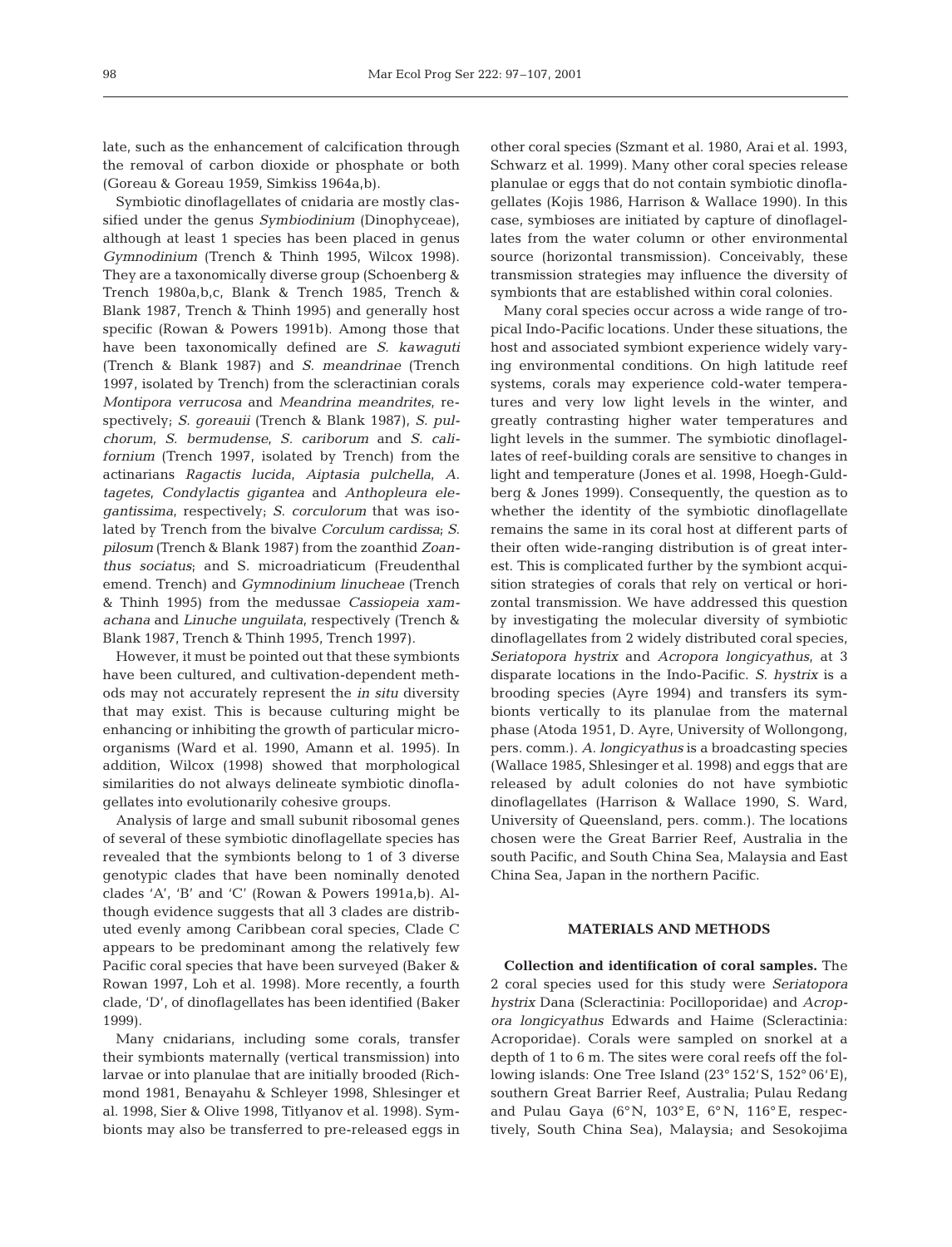and Akajima (27° N, 128° E, 26° N, 127° E, respectively, East China Sea), Japan. For each species, colonies that were at least 10 m apart were chosen for sampling. The samples were identified using monographs (Veron & Pichon 1976, Veron & Wallace 1984) and confirmed by reference to the collection at the Queensland Tropical Museum, Townsville, Australia. Colony designations and their sampling locations are summarized in Table 1.

**Extraction of DNA.** Live fragments of coral colonies (approximately  $4 \text{ cm}^2$ ) were collected, placed in sterile plastic bags and blown with directed jets of high-pressure air to remove tissues from the skeletons. The ensuing tissue slurry was collected from the bottom of the bag and an approximately equal volume of DNA preservative (20% DMSO in 0.25 M EDTA, pH 8.0 and saturated with NaCl; Seutin et al. 1991) was added. The samples were stored and transported at temperatures that ranged from 0°C to ambient, or processed immediately.

Tissue slurries were incubated in 1% sodium dodecyl-sulfate (Boehringer Mannheim, Mannheim, Germany) at 65°C for 1 h. This was followed by digestion with Proteinase K (Boehringer Manheim), which was added to a final concentration  $0.5 \text{ mg} \text{ ml}^{-1}$  and incubated at 37°C for 8 to 12 h. An equal volume of phenol was added to the digested slurry, which was mixed and centrifuged (10000  $\times$  *g*, 10 min, 21°C). The aqueous phase was removed and subjected to a second extraction using phenol-chloroform (25:24) and a third using chloroform-isoamyl alcohol (25:1). DNA was precipitated by the addition of  $\frac{1}{10}$  volume of 3 M sodium acetate (pH 5.2) and an equal volume of cold isopropanol (0°C). The precipitate was washed with 70% ethanol, dried, dissolved in 50 µl of sterile Milli-Q water and stored at –70°C.

**PCR amplification and restriction fragment length polymorphism analysis.** The 18S rRNA gene was

amplified from symbiotic dinoflagellates using the primer set designed by Rowan & Powers (1991a). These were an equimolar mixture of 2 forward primers, 5'-GCA GTT ATA ATT TAT TTG ATG GTC ACT GCT AC-3' and 5'-GCA GTT ATA ATT TAT TTG ATG GTT GCT GCT AC-3', with the reverse primer 5'-AGC ACT GCG TCA GTC CGA ATA ATT CAC CGG-3'.

The variable domains D1 and D2 of the 28S rRNA gene were amplified from coral and their symbiotic dinoflagellates using a primer set designed by Zardoya et al. (1995). These were forward 5'-CCC GCT GAA TTT AAG CAT ATA AGT AAG CGG-3' and reverse 5'-

GTT AGA CTC CTT GGT CCG TGT TTC AAG A-3' (position 26 and 741, respectively, in the 28S rDNA sequence of the free-living dinoflagellate *Prorocentrum micans,* Genbank accession no. X16108). Primers specific to symbiotic dinoflagellates were also designed based on subsequent sequencing and comparison of the D1 and D2 region of coral and symbiotic dinoflagellate 28S rRNA genes (see below for size differentiation of coral and symbiont amplicon). These primers were forward 5'-CCT CAG TAA TGG CGA ATG AAC A-3' and reverse 5'-CCT TGG TCC GTG TTT CAA GA-3'.

All PCR reactions contained 0.4 µg of template DNA, 10 µl of  $10 \times PCR$  buffer (1 M Tris-HCl [pH 8.3], 0.5 M KCl, 15 mM  $MgCl<sub>2</sub>$ , 1 µl of 10 mM total deoxyribonucleoside triphosphates, 40 µg DNAase-free bovine serum albumin (Amersham Biosciences, Uppsala, Sweden), 20 pmol of each primer and 5 units of *Taq* polymerase (Ampli-*Taq*, Perkin Elmer, Wellesley, MA) in a total volume of 100 µl. Amplifications were performed using a DNA thermal cycler (Cetus 2400, Perkin Elmer) with the following conditions: 94°C for 1 min, 55°C (18S rRNA gene primers) or 65°C (28S rRNA gene primers) for 2 min, and 72°C for 3 min (35 cycles).

The amplicons were analyzed by electrophoresis in  $2\%$  agarose gels  $(10 \text{ V cm}^{-1})$ ; 40 mA), stained with ethidium bromide and visualized with UV transillumination. Where they were co-ampified, coral and dinoflagellate 28S rDNA amplicons were identified in the gel by their sizes of approximately 885 and 650 bp, respectively. A gel plug containing each separate amplicon was removed by plunging a truncated yellow pipette tip into the amplified band, which was then expunged into 50 µl of sterile Milli-Q water and melted at 95°C. Reamplification PCR reactions were set up as before except for the use of 1 µl melted gel solution as the template DNA.

Table 1. Coral host species, symbiont/colony codes used and sampling locations

| Sceriatopora hystrix                                                                                        | Acropora longicyathus                                                              | Location                         |
|-------------------------------------------------------------------------------------------------------------|------------------------------------------------------------------------------------|----------------------------------|
| Sh <sub>1</sub> A, Sh <sub>2</sub> A, Sh <sub>3</sub> A,<br>Sh4A, Sh5A, Sh6A,<br>Sh7A, Sh8A, Sh9A,<br>Sh10A | Al1A, Al2A, Al3A, Al5A,<br>Al6A, Al13A, Al25A,<br>Al26A, Al43A, Al45A,<br>A153A    | Great Barrier Reef.<br>Australia |
| Sh1M. Sh2M. Sh3M.<br>Sh4M, Sh5M, Sh6M,<br>Sh7M, Sh8M,<br>Sh9M                                               | Al1M. Al2M. Al3M. Al4M.<br>Al5M, Al6M, Al7M, Al8M,<br>Al9M. Al10M. Al11M.<br>A112M | South China Sea.<br>Malaysia     |
| Sh1J, Sh2J, Sh3J,<br>Sh4J, Sh5J, Sh6J,<br>Sh7J, Sh8J, Sh9J,<br>Sh10J, Sh11J,<br>Sh12 <sub>J</sub>           | Al1J, Al2J, Al3J,<br>Al4J. Al5J. Al6J.<br>Al7J. Al8J. Al9J.<br>Al10J, Al11J        | East China Sea,<br>Japan         |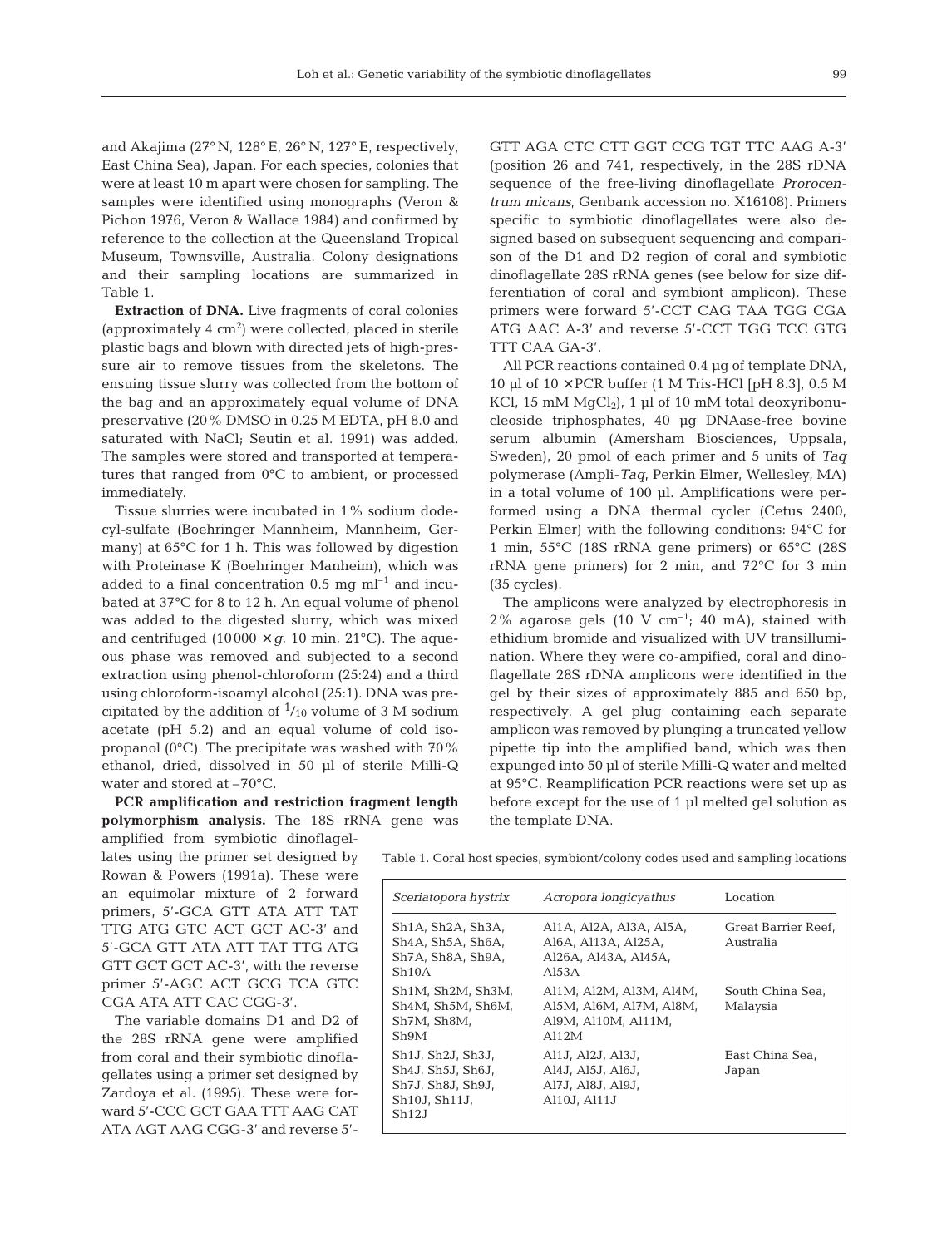Restriction fragment length polymorphism (RFLP) analysis of the 18S or 28S rDNA amplicons was done by restriction digestion with *Taq* 1 restriction enzyme (Progen Industries, Darra, QLD, Australia) for 3 h at 65°C. The digested amplicons were then analyzed by electrophoresis in 2% agarose gels  $(10 \text{ V cm}^{-1}; 40 \text{ mA})$ , and visualization by ethidium bromide staining and UV transillumination.

**DNA sequencing.** PCR amplifications (or reamplifications) that produced a single amplicon were purified for direct sequencing by polyethylene glycol precipitation (Rosenthal et al. 1993). The sequence was determined from 1 or both ends of the rRNA gene using dyeterminators and a 373A DNA automated sequencer (Perkin-Elmer). Sequencing was done at the Sydney University and Prince Alfred Molecular Analysis Centre, and the Australian Genome Research Facility at the University of Queensland.

DNA sequences of symbiont genotypes derived in this study are available in GenBank Accession numbers for symbionts Al2A, Al3A, Al5A, Al6A, Al13A, Al25A, Al26A, Al45A, Al53A, Al1M, Al3M, Al11M, Al1J, Al2J, Al7J and Al11J are AF279914, AF282676, AF349553, AF349556, AF353170, AF349554, AF349555, AF353171, AF349557, AF353176, AF353178, AF353177, AF-353172, AF353174, AF353175 and AF353173 respectively. Accession numbers for symbionts Sh2A, Sh6A, Sh8A, Sh4M, Sh5M, Sh6M, Sh7M, Sh5J, Sh6J, Sh9J and Sh10J are AF349552, AF349551, AF349550, AF-349546, AF349547, AF349548, AF349549, AF349542, AF349543, AF349545 and AF349544 respectively.

**Sequence and phylogenetic analyses.** A search of GenBank using the derived sequences as search queries was conducted using FastA (Pearson & Lipman 1988). Seventeen sequences from closely related symbiotic dinoflagellates were found (Table 2). These were used as reference sequences for subsequent alignments and analyses. *Gymnodinium simplex* was used as an outgroup (accession no. AF060901; Wilcox 1998).

Sequences were aligned using CLUSTAL W (Thompson et al. 1994). Trees were constructed using the neighbor-joining and maximum likelihood analyses options within the PHYLIP package (Felsenstein 1993). Distance matrices of pairwise divergence values were generated in PHYLIP using Kimura's 2-parameter model. Bootstrap analysis (1000 replicates for neighbor-joining and 100 replicates for maximum likelihood) was performed. The nodes were considered significantly robust if bootstrap values >95% were obtained (Felsenstein 1985).

**Data analysis.** Analysis of molecular variance (AMO-VA) was undertaken with the program Arlequin version 2.000 (Schneider et al. 2000) according to the procedure for DNA sequences. This procedure calculates standard variance components and an array of correlation measures or test statistics  $(\phi_{ST})$ . The test statistic  $φ<sub>ST</sub>$  is equivalent to Wright's  $F<sub>ST</sub>$  (Wright 1951, Weir & Cockerham 1984). The significance of observed variance components and φ statistics were tested using a random permutation procedure available in the Arlequin program. Symbionts were grouped according to host species and isolation region (namely, the Australian, Malaysian and Japanese groups). Pairwise distances using Kimura's 2-parameter model (measured by  $\phi_{ST}$ ) among host species and regions were calculated. Negative  $\phi_{ST}$  values were indicative of an

| Dinoflagellate species /<br>abbreviation | Host                  | Location of<br>origin | Accession<br>number | Clade | Source |
|------------------------------------------|-----------------------|-----------------------|---------------------|-------|--------|
| Gymnodinium linucheae/G. lin             | Linucheae unquiculata | Caribbean             | AF060893            | А     | 1, 2   |
| Symbiodinium pilosum/S. pil              | Zoanthus sociatus     | Caribbean             | AF060894            | А     |        |
| Symbiodinium sp./Sym1                    | Cassiopea xamachana   | Caribbean             | AF060895            | А     |        |
| S.microadriaticum/S.mic.                 | Cassiopea xamachana   | Caribbean             | AF060896            | A     |        |
| Symbiodinium sp./Sym2                    | Tridacna gigas        | IndoPacific           | AF060897            | А     |        |
| Symbiodinium sp./Sym3                    | Hippopus hippopus     | IndoPacific           | AF060898            | A     |        |
| Symbiodinium sp./Sym4                    | Acropora cervicornis  | Caribbean             | U63480              | А     | 3      |
| S. bermudense/S. ber                     | Aiptasia tagetes      | Caribbean             | AF060891            | B     |        |
| S. pulchrorum/S. pul                     | Aiptasia pulchella    | IndoPacific           | AF060892            | B     |        |
| Symbiodinium sp./Sym5                    | Aiptasis pallida      | Caribbean             | U63484              | B     | 3      |
| Symbiodinium sp./Sym6                    | Agaricia fragilis     | Caribbean             | AF060889            |       |        |
| Symbiodinium sp./Sym7                    | Montastrea franksii   | Caribbean             | AF069890            |       | 2      |
| Symbiodinium sp./Sym8                    | Acropora cervicornis  | Caribbean             | U63481              |       | 3      |
| Symbiodinium sp./Sym9                    | Acropora cervicornis  | Caribbean             | U63482              |       | 3      |
| Symbiodinium sp./Sym10                   | Pavona duerdeni       | IndoPacific           | U63485              |       |        |
| Symbiodinium sp./Sym11                   | Pocillopora elegans   | IndoPacific           | AF170148            | D     |        |
| Symbiodinium sp./Sym12                   | Pocillopora elegans   | IndoPacific           | AF170149            | D     | 4      |

Table 2. Reference symbiotic dinoflagellate species and the accession numbers of their 28S rDNA sequences data stored in GenBank. Source 1: Trench & Thinh (1995); 2: Wilcox (1998); 3: Baker et al. (1997); 4: Baker (1999)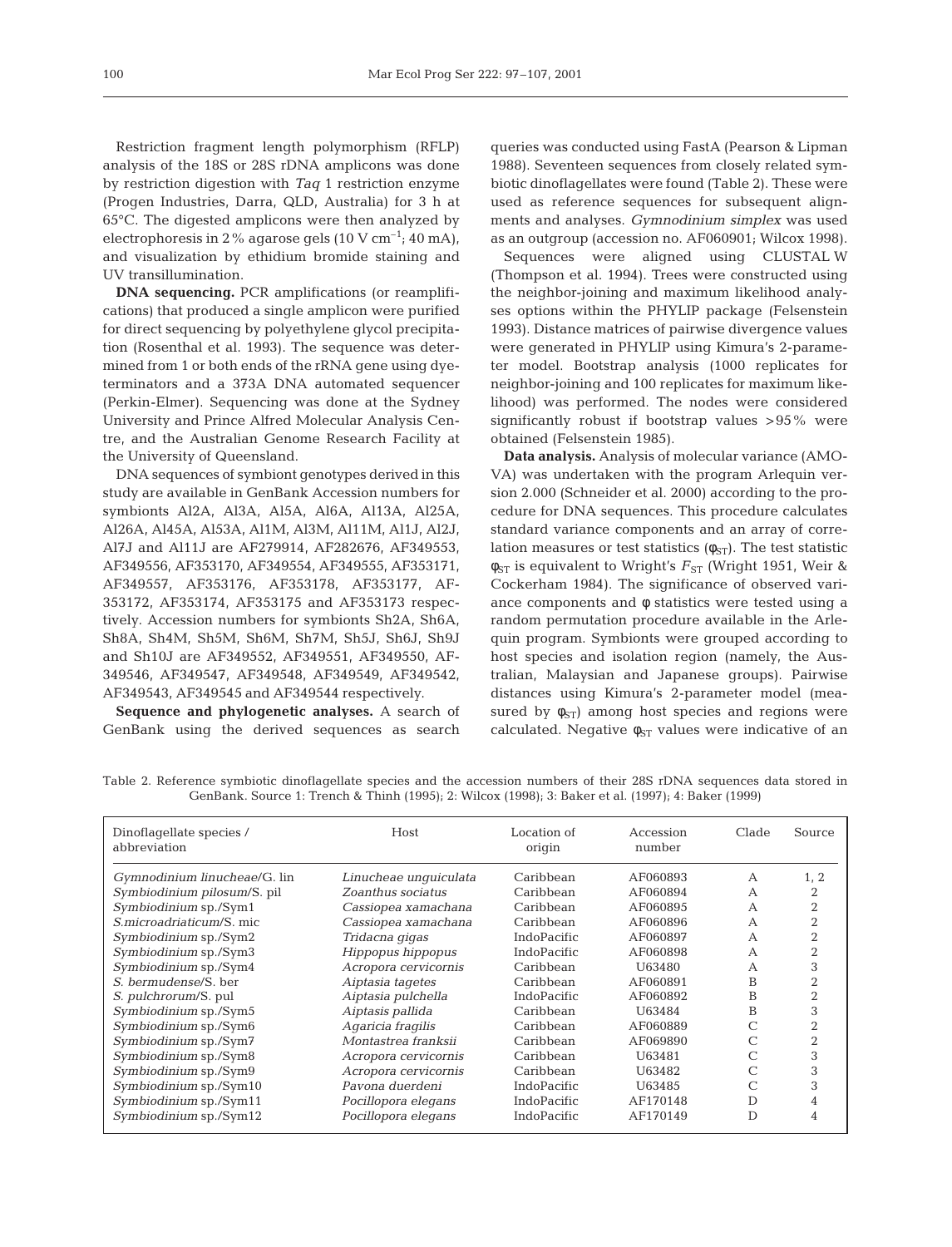

Fig. 1. Restriction fragment length polymorphism patterns derived from *Taq* 1 digestion of the amplified symbiotic dinoflagellate 18S rRNA gene. (A) Australian *Seriatopora hystrix* colonies; Lanes 1 to 10: Sh1A-Sh10A, respectively. (B) Malaysian *S. hystrix* colonies; Lanes 1 to 9: Sh1M-Sh9M, respectively. (C) Japanese *S. hystrix* colonies; Lanes 1 to 12: Sh1J-Sh12J, respectively. (D) & (E) Australian *Acropora longicyathus* colonies; Lanes 1 to 11: Al26A, Al6A, Al13A, Al43A, Al45A, Al53A, Al1A, Al2A, Al3A, Al5A and Al23A, respectively. (F) Malaysian *A. longicyathus* colonies; Lanes 1 to 9: Al1M, Al2M, Al3M, Al4M, Al7M, Al8M, Al10M, Al11M and Al12M, respectively. (G) Japanese *A. longicyathus* colonies; Lanes 1 to 9: Al1J, Al2J, Al3J, Al4J, Al5J, Al6J, Al7J, Al8J and Al9J. Lanes M1 and M2 contain pGem DNA markers (Promega) and SPP1/*Eco* R1 DNA markers (Progen), respectively

absence of genetic structure among the populations compared (Schneider et al. 2000).  $p < 0.05$  was considered significant.

# **RESULTS**

PCR amplification of symbiotic dinoflagellate 18S and 28S rRNA genes from all colonies produced amplicons of approximately 1500 and 600 bp, respectively. *Taq* 1 digestion of the amplified *Seriatopora hystrix* symbiont DNA produced 2 distinct RFLP patterns (Fig. 1 A to C). Symbionts from Australian and Japanese colonies produced an RFLP pattern typical for Clade C symbiotic dinoflagellates (Fig. 1 A,C, 2 discernible fragments, approximately 890 bp and 700 bp) (Rowan & Powers 1991a,b). Symbionts from Malaysian colonies produced a second RFLP pattern consisting of a single fragment of approximately 720 bp. Presumably, this consists of 2 equally sized fragments. This pattern was distinct from those previously described for Clades A, B or C, but resembled the pattern produced by the symbiont from *Montipora patula* from Hawaiian waters, which was not resolved into any clade (Rowan & Powers 1991b).

*Taq* 1 digestion of the DNA amplified from 7 Australian, all Malaysian and all Japanese *Acropora longicyathus* symbionts produced an RFLP pattern typical for Clade C (Fig. 1D to G). However, amplicons of symbionts from the 4 remaining Australian colonies, Al6A,

Al13A, Al45A and Al53A, produced a distinct RFLP pattern (Fig. 1D, approximately 720 and 600 bp), which resembled that produced from Clade A symbiotic dinoflagellates (Rowan & Powers 1991a,b)

## 28S rDNA D1/D2 sequence analysis

We sequenced 400 to 550 nucleotides of the 28S D1/ D2 rDNA from 14 *Seriatopora hystrix* and 16 *Acropora longicyathus* colonies, representing each putative Clade and the unique RFLP pattern. The sequences derived from 1 or both strands of DNA were identical and unambiguous. Hence, sequencing of both strands was not undertaken for all amplicons and cloning was not required to separate potentially paralogous rDNA (Buckler et al. 1997) known to exist in Dinophyceae (Scholin & Anderson 1996). A FastA search of Genbank using these sequences confirmed the clade identities suggested by the RFLP patterns. Furthermore, the FastA search with sequences from the Malaysian *S. hystrix* symbionts showed that they shared highest identity with Clade D symbionts (accession no. AF17- 0148 and AF170149; Baker 1999). These sequences were aligned with each other and variable sites for each host species, clade and regional groupings were identified (Fig. 2).

Among Clade C symbionts there were 21 fixed differences observed between Australian and Japanese *Seriatopora hystrix*; 8 between Australian *S. hystrix*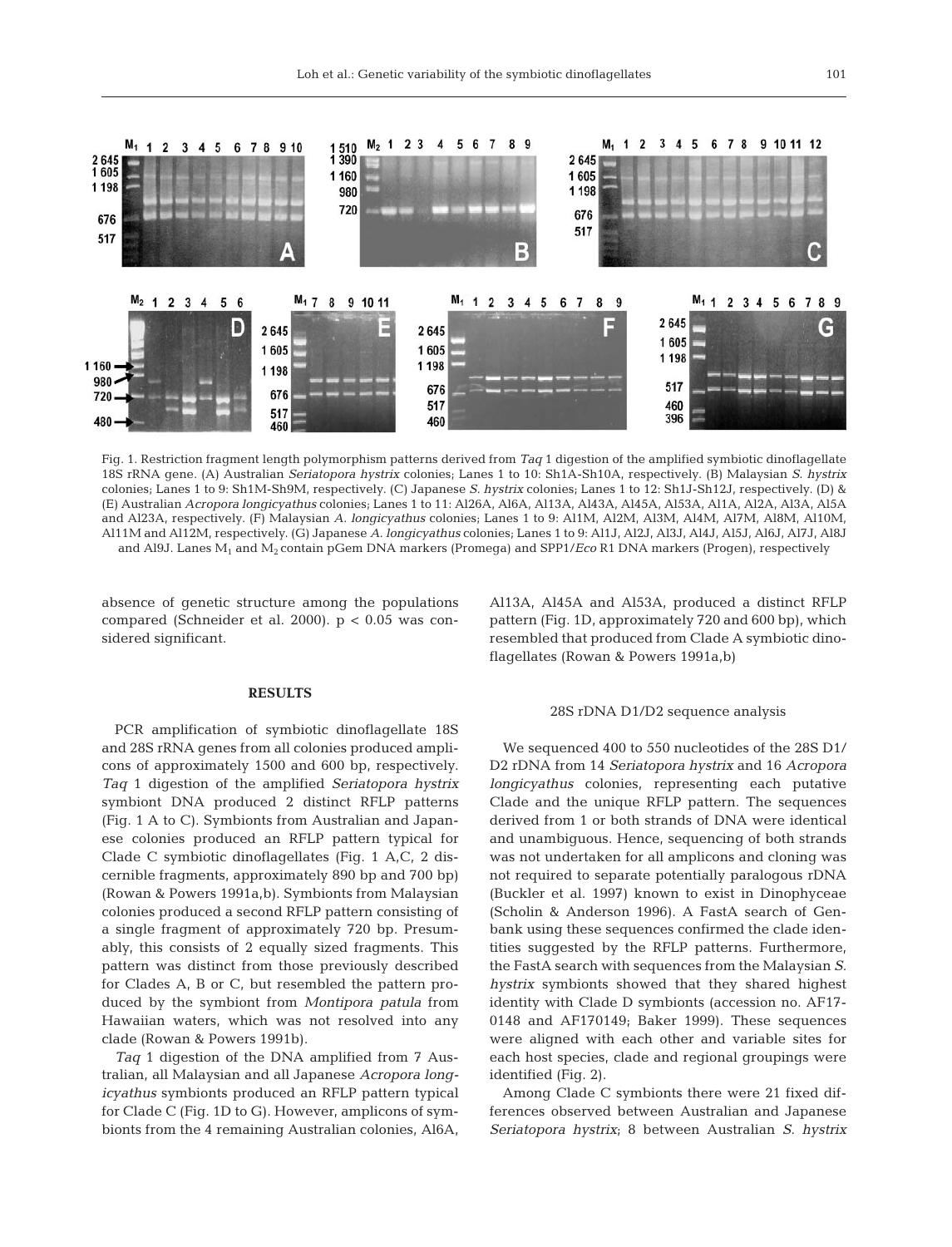|                                        | 667777778999012223333347778888899901333455566666677888123344455556<br>89124789131285260245622490347803414236156713567808019845916834575 |                            | 67777777788888999990000001111111222223333333344444445555555666<br>61345678924567567890125890135689012459123456891234567802456781234 | 66677777788888<br>67913468913486           |  |
|----------------------------------------|-----------------------------------------------------------------------------------------------------------------------------------------|----------------------------|-------------------------------------------------------------------------------------------------------------------------------------|--------------------------------------------|--|
| Sh <sub>2</sub> A<br>Sh6A              | GCGGAGTGTTTCTCTGGGCCGGTTTTCCACATTGCAATACTAAGGCTCGATGCG.TTT.CTAGG.G                                                                      | Sh <sub>2</sub> A<br>Sh6A  | ACCACCTCTCGAG.TAGGCTGCCTG.GACATCGCACTGTCCAAGC.GTGAATTGTCCTGT                                                                        | TTCTGCTCGCACT<br>Sh <sub>2</sub> A<br>Sh6A |  |
| Sh <sub>7</sub> A<br>Sh <sub>8</sub> A | --AT--                                                                                                                                  | Sh <sub>8</sub> A<br>\$h7A |                                                                                                                                     | $\sin 7A$                                  |  |
| Sh10A                                  |                                                                                                                                         | Sh10A                      |                                                                                                                                     | Sh <sub>8</sub> A                          |  |
| <b>USUS</b>                            | $-6 - - - - - - -$                                                                                                                      | <b>USUS</b>                | ウーウーーーーウー<br>----55-----                                                                                                            | $-TACTC-C-A-T$<br>$$M10A$$<br>$$M5J$$      |  |
| <b>Lens</b><br>Sh6J                    | $-6 - -7 -$<br>$-1$ $-1$ $-1$ $-1$ $-1$                                                                                                 | Sh6J                       | ひーウーーひーウー                                                                                                                           | $-TAC-C-CT-CT$<br><b>Ugd2</b>              |  |
| Sh10J                                  | $-4 - 0 - 4$<br>-----------                                                                                                             | <b>Leus</b>                | 0-0-0-0-0-                                                                                                                          | $-4-0-0-0-0$<br><b>Leds</b>                |  |
| A12A                                   |                                                                                                                                         | Sh10J                      | -9---------                                                                                                                         | $T - T - T - TG - C - A - T$<br>Sh10J      |  |
| A13A                                   |                                                                                                                                         | Al2A<br>Al3A<br>Al5A       | $-9 - 9 - 9 - 9 - 9 - 9$                                                                                                            | A12A                                       |  |
| A15A                                   |                                                                                                                                         |                            | $-5 - 5 - 1$                                                                                                                        | Al3A                                       |  |
| A125A                                  |                                                                                                                                         |                            | $-1$ - $-1$ - $-1$ - $-1$<br>-- 5 - - - - - - - - - - - - - -                                                                       | - 4 - - - - - - - - - - - - -<br>Al5A      |  |
| A126A                                  |                                                                                                                                         | A125A<br>A126A<br>A11M     | $-1 - 9 - 9 - 9 - 1$                                                                                                                | A125A                                      |  |
| A11M                                   |                                                                                                                                         |                            |                                                                                                                                     | A126A                                      |  |
| A13M                                   |                                                                                                                                         |                            |                                                                                                                                     | A11M                                       |  |
| A111M                                  | $- - - - - - - - - - -$                                                                                                                 | A13M                       | $-10T - 1$<br>$-1 - 9 - 9 - 1 - 1$                                                                                                  | A13M                                       |  |
| A11J                                   |                                                                                                                                         | A111M                      | $-1$ - $-1$ - $-1$ - $-1$                                                                                                           | A111M                                      |  |
| A12J                                   | ---ひ-ひひ---ば------                                                                                                                       | A11J                       | $-1 - -1 - -1$                                                                                                                      | A11J                                       |  |
| A17J                                   |                                                                                                                                         | A12J                       | $-1$ - $-1$ - $-1$ - $-1$<br>$-4 - - - - - - - - - - - -$                                                                           | A12J                                       |  |
| A111J                                  | $-1 - 1 - 1 - 1 - 1$<br>$- - - - - - - - - - - -$                                                                                       | A17J                       |                                                                                                                                     | A17J                                       |  |
| A16A                                   | $-CCT - T$<br>$---CAA - -$                                                                                                              | A111J                      | $-10 - 1$<br>-----------                                                                                                            | A111J                                      |  |
| A113A                                  | $-CCT - T$<br>----21---2--159-5・20----15942-2----5424-2-4-171                                                                           | A16A                       | GT. GTGCTCGTGAG--AATG--CCATC---T-TGGA--TCC-T-T-GGCT-TGAG--C-CT-AA                                                                   | $-G - C - -AAA - -AC$<br>A16A              |  |
| A145A                                  | $-CCT - T$                                                                                                                              | A113A                      | GTNGTGCTCGTGAG--AATG--CCATC---T-TGGA--TCC-T-T-GGCT-TGAG--C-CT-AA-                                                                   | -GTC---AAA-MAC<br>A113A                    |  |
| A153A                                  | - こここつ                                                                                                                                  | A145A                      | GT.GTGCTCGTGAG--AATG--CCATC---T-TGGA--TCC-T-T-GGCT-TGAG--C-CT-AA                                                                    | $-C - C - - - A A A - - A C$<br>A145J      |  |
| Sh4M                                   | -C-------                                                                                                                               | A153A                      | GT.GTCCTCGTGAG--AATG--CCATC---T-TGGA--TCC-T-T-GGCT-TGAG--C-CT-AA                                                                    | $-G - A - - A A A - - A C$<br>A153J        |  |
| <b>Sh5M</b>                            | ロー・コール コート・コール スープ・コール アプリー アプリー アール・コール こうしゅうしゅう アプリー・コール アプリー・コール アプリー・コール                                                            | Sh4M                       |                                                                                                                                     | ひ‐‐‐‐‐‐‐‐‐‐‐‐‐‐)<br>Sh4M                   |  |
| Sh6M                                   | $CTN$ - - $A$ -<br>- ME- LJ-9--J--EU-EUDDLDLD 19-E-E-----U-EL----U-DE----                                                               | <b>NSUS</b><br><b>Sh6M</b> | G---TG.-------CCAATGCT----C--T-TTAA-----TCT-T-G-A----GTGCA-TTA-                                                                     | $C_1 = 1 - 1 - 1 - 1 - 1$<br>Sh5M          |  |
| Sh7M                                   | $-4---T$                                                                                                                                | Sh7M                       | $G---TC.$                                                                                                                           | Sh7M<br>Sh6M                               |  |
|                                        |                                                                                                                                         |                            |                                                                                                                                     |                                            |  |
|                                        |                                                                                                                                         |                            |                                                                                                                                     |                                            |  |

Fig. 2. Sequence alignments of variable positions of the *Symbiodinium* spp. 28S rRNA gene (D1/D2 domains) from *Seriatopora hystrix* and *Acropora longicyathus* (see Table 1<br>for species codes). Normal, italic and undersco for species codes). Normal, italic and underscored font styles denote sequences from Clade C, A and D, respectively. Only variable positions are shown and deletions are Fig. 2. Sequence alignments of variable positions of the *Symbiodinium* spp. 28S rRNA gene (D1/D2 domains) from *Seriatopora hystrix* and *Acropora longicyathus* (see Table 1 indicated by a dot. Identity with the first sequence is indicated by dashes. Ambiguous or polymorphic nucleotide positions are shown as 'N'

and Australian/Malaysian *Acropora longicyathus*, 6 between Australian *S. hystrix* and Japanese *A. longicyathus*, 19 between Japanese *S. hystrix* and Australian/Malaysian *A. longicyathus*, 12 between Japanese *S. hystrix* and Australian/ Malaysian *A. longicyathus*, none between Australian and Malaysian *A. longicyathus*, and 2 between Australian/Malaysian and Japanese *A. longicyathus*. Fortyeight fixed differences were observed between Clade A of Australian *A. longicyathus* and all the Clade C symbionts; 32 fixed differences were observed between Clade D symbionts and all Clade C symbionts; and 78 fixed differences observed between Clade A and Clade D symbionts.

The mean sequence identity among Clade C symbionts from Australian and Japanese *Seriatopora hystrix*; Australian, Malaysian and Japanese *Acropora longicyathus*, and a reference Clade C symbiont (U63485) was  $96.5 \pm 0.4\%$ . Mean sequence identity among the Clade A Australian *A. longicyathus* symbionts and reference Clade A symbiont (accession no.U63480) was 98.3 ± 0.4%. The mean sequence identity among the Clade D Malaysian symbionts and the reference Clade D symbiont (AF170148) was  $94.8 \pm$  $0.1\%$ .

# Phylogenetic analysis

Neighbor-joining and maximum likelihood analysis of aligned 28S rDNA sequences produced trees that were congruent in topology. Only neighbor-joining trees are shown (Fig. 3). All of the Australian, Malaysian and Japanese symbionts from *Seriatopora hystrix* and *Acropora longicyathus* grouped with the appropriate reference clade symbionts.

Symbionts from Australian, Malaysian and Japanese *Seriatopora hystrix* formed distinct regional subgroups that were strongly supported by bootstrap analysis (Groups 1, 2 and 3, respectively. Fig. 3A*).* In contrast, all of the Clade C symbionts from *Acropora longicyathus* were genetically very similar to one another, regardless of region, and grouped in 1 strongly supported cluster (Group 4, Fig. 3B). Within this group, symbionts from Japan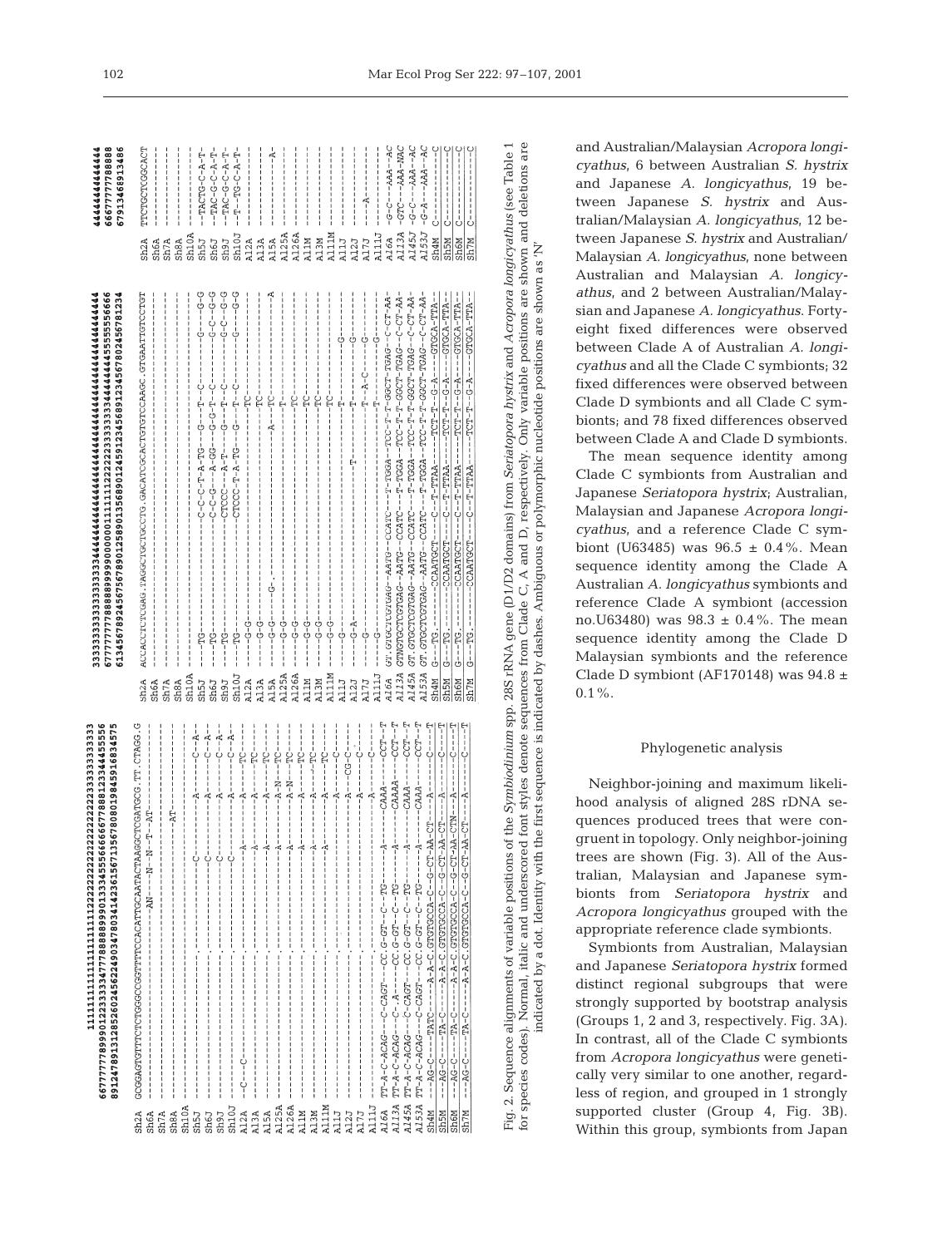

Fig. 3. Neighbor-joining trees derived from D1/D2 domains of the large subunit rRNA gene sequences of symbiotic dinoflagellates from (A) *Seriatopora hystrix* and (B) *Acropora longicyathus,* and other *Symbiodinium* spp. from several host species. \*Symbionts from our study. Distances are number of substitutions per 100 bases. Unless indicated otherwise, only bootstrap values (neighborjoining/maximum likelihood) greater than 95% are shown at the nodes. The sequence of the outgroup free-living dinoflagellate *Gymnodinium simplex* was obtained from GenBank (accession no.AF060901; Wilcox 1998). See Table 2 for species abbreviations

Table 3. Analysis of molecular variance. Variance of Clade C symbionts among host species, regions and between individuals within populations. Regions are defined in text. \*After 1023 random permutations

| Source of variation              | df | Sum of the squares | Variance component | %Total |       |
|----------------------------------|----|--------------------|--------------------|--------|-------|
| Among host coral species         |    | 38.14              | 1.29               | 16.53  | 0.190 |
| Among regions                    |    | 69.89              | 5.43               | 69.83  | 0.000 |
| Among individuals within regions | 16 | 16.98              | 1.06               | 13.64  | 0.000 |
| Total                            | 20 | 125.01             | 7.78               |        |       |
|                                  |    |                    |                    |        |       |

Table 4. Pairwise comparisons between populations of Clade C symbionts. Numbers are  $\phi_{ST}$  values performed through 10100 permutations. \*p < 0.05; \*\*p < 0.01

| Australian Seriatopora hystrix Clade C   |            |                          |                          |          |  |
|------------------------------------------|------------|--------------------------|--------------------------|----------|--|
| Japanese Seriatopora hystrix Clade C     | $0.988**$  | $\overline{\phantom{a}}$ |                          |          |  |
| Australian Acropora longicyathus Clade C | $0.862**$  | $0.994**$                | $\overline{\phantom{a}}$ |          |  |
| Malaysian Acropora longicyathus Clade C  | $0.866*$   | $1.000*$                 | $-0.132$                 |          |  |
| Japanese Acropora longicyathus Clade C   | $0.7205**$ | $0.982*$                 | $0.760**$                | $0.756*$ |  |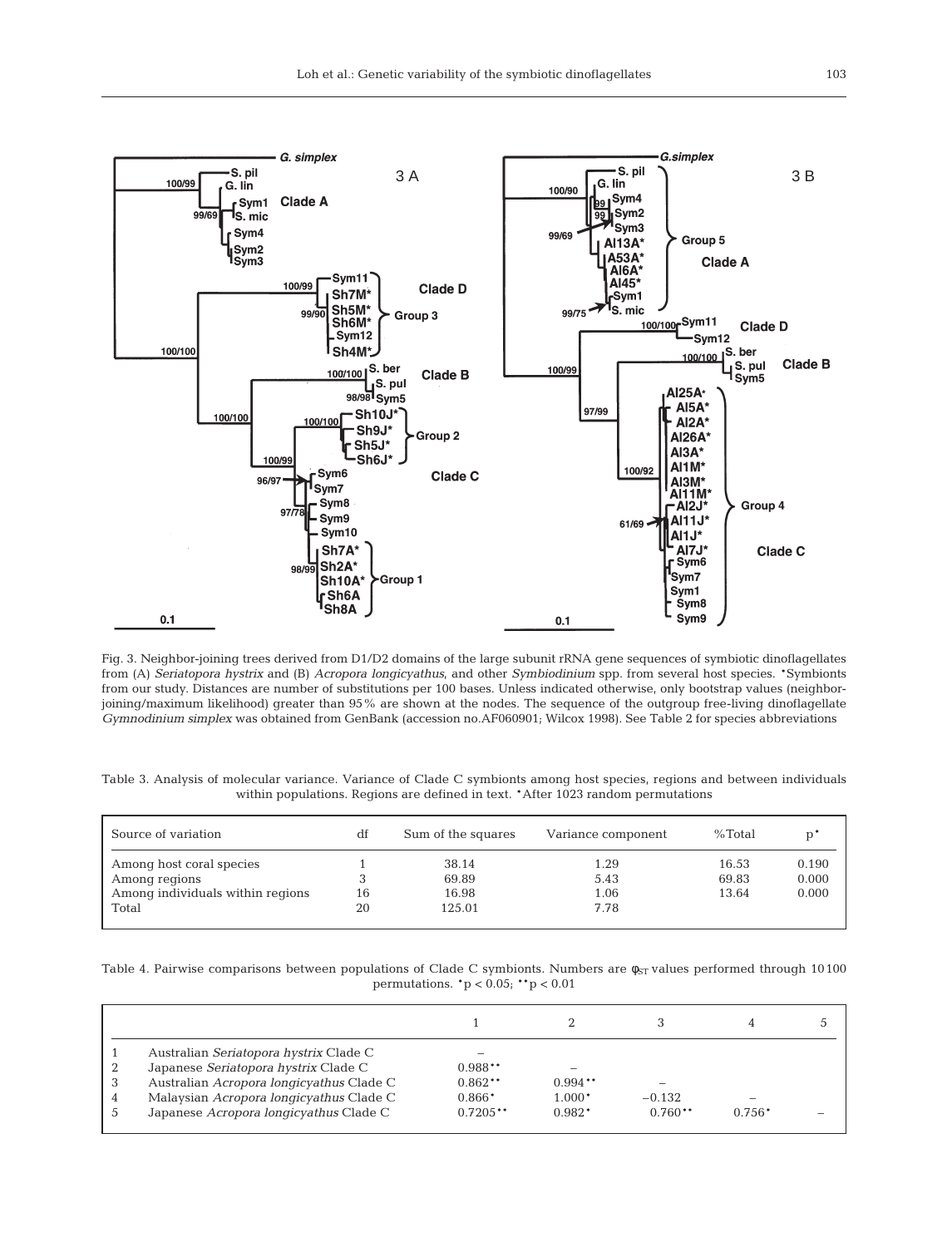formed a subgroup; however, the branch separating this group was not supported by bootstrap analysis (61% and 69% for neighbor-joining and maximum likelihood analysis, respectively). Clade C symbionts of *A. longicyathus* from Australia and Malaysia could not be distinguished from each other. Clade A symbionts from *A. longicyathus* formed a closely related group (Group 5, Fig. 3B). When the phylogenetic relations among symbionts from both coral species were examined together, all 5 groups were maintained (Fig. 4).

#### Analysis of molecular variance

AMOVA was performed to evaluate the genetic differences between Clade C symbionts among the 2 coral species, among Australian, Japanese and Malaysian regions, and within populations from these regions. The results are shown in Table 3. This analy-



Fig. 4. Neighbor-joining tree derived from D1/D2 domains of the large subunit rRNA gene sequence alignments of symbiotic dinoflagellates from *Seriatopora hystrix* and *Acropora longicyathus*, with the free-living dinoflagellate *Gymnodinium simplex* as an outgroup. Distances are number of substitutions per 100 bases. Unless otherwise indicated, only bootstrap values (neighbor-joining/maximum likelihood) greater than 95% are shown

sis was not performed on Clade A or D symbionts because they were found in 1 coral species and region only.

The greatest amount of variation was found among regional groups  $(69.8\%, p < 0.01)$ . A lower but non-significant level of variation was found between the 2 coral host species  $(16.5\% , p = 0.19)$ . Variation within populations was the lowest but was nevertheless significant (13.6%,  $p < 0.01$ ).

Pairwise comparisons between Clade C regional populations, measured by  $\phi_{ST}$  values, are shown in Table 4. Nine out of 10 pairwise comparisons showed significant differentiation ( $p < 0.05$ ). Only Australian and Malaysian *Acropora longicyathus* symbiont populations could not be differentiated  $(p > 0.05)$ .

# **DISCUSSION**

Despite the importance of questions concerning the biogeography of symbiotic dinoflagellates inhabiting invertebrates such as reef-building corals and clams, an understanding of this area is relatively undeveloped. This study has attempted to investigate the biogeography of symbiotic dinoflagellates at a large scale in the western Pacific. A major finding is that the identities of the symbionts from distantly located colonies can vary greatly despite being taken from the same host species. This phenomenon has also been observed in the coral species *Plesiastrea versipora* (Loh et al. 1998, Baker 1999, Rodriguez-Lanetty et al. 2001). The presence of these various *Symbiodinium* may reflect an adaptation to environments experienced at respective locations. Previously, Rowan et al. (1997) found evidence to suggest that some corals can adapt to changed environmental conditions by altering symbiont genotype composition and distribution along large coral colonies. Baker et al. (1997) showed that the symbiont genotype in colonies of Caribbean acroporids varied depending on depth.

However, the identical distribution of Clades A and C in adjacent colonies of *Acropora longicyathus* is difficult to explain. Why a coral species should have 2 different types of symbiotic dinoflagellates in colonies that are growing side by side is unresolved. This flexibility in partnership may represent undetected local scale differences or may simply be a result of serendipity and evolution of 2 separate but suitable physiological interactions.

#### **Symbiont diversity at broad scales**

All Clade C symbionts in our study consistently formed part of a larger group that also included sym-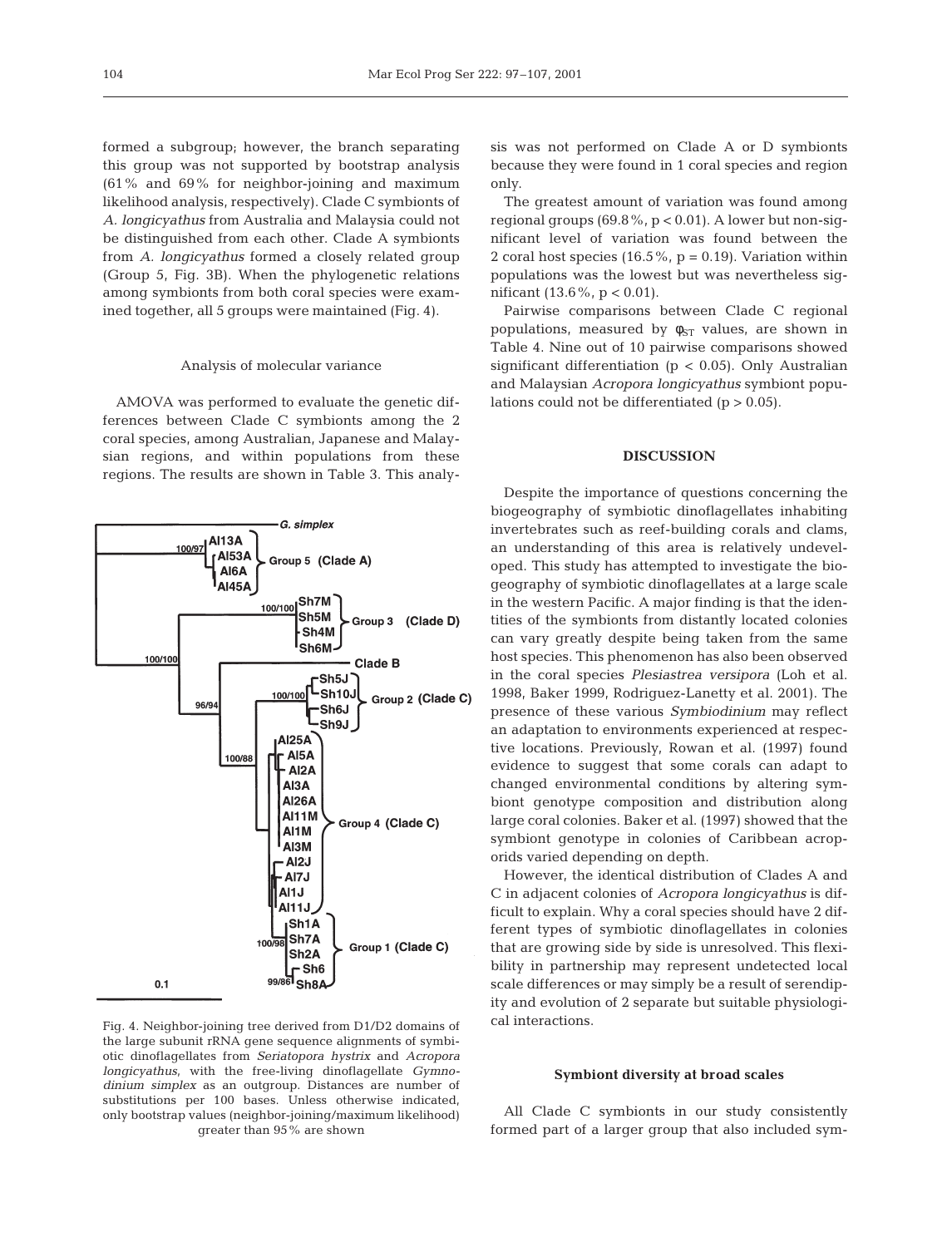bionts of the corals *Pavona duerdeni* from Hawaii, and *Acropora cervicornis*, *Agaricia fragilis* and *Montastrea franksii* from the Caribbean. Similarly, all Clade A symbionts of our study formed part of a larger group that included symbionts of Indo-Pacific clams *Hippopus hippopus* and *Tridacna gigas*; Caribbean coral *A*. *cervicornis*; zoanthid *A. tagetes;* and the medussae *Linucheae unguiculata* and *Cassiopea xamachana*. Our Clade D Malaysian symbionts formed a group with symbionts of the eastern Pacific coral *Pocillopora elegans* from the reefs off Panama (Baker 1999). This pattern is consistent with the original observations of Rowan & Powers (1991a,b), who used RFLP methods to distinguish 3 major clades of symbiotic dinoflagellates.

Examination of the variability of symbiotic dinoflagellates within individual coral species revealed some interesting properties. Clade C symbionts from *Seriatopora hystrix* growing at Australia and Japan were significantly different from each other and yet highly similar within each location. AMOVA, pairwise comparison of population differences and phylogenetic analyses of the rRNA sequence data supported these differences. This indicates that the Clade C symbionts of *S. hystrix* are genetically differentiated among their respective regions although further sampling needs to be done to confirm this.

Clade C symbionts from *Acropora longicyathus* were distinct from those of *Seriatopora hystrix* but similar to each other, regardless of their region of origin. Phylogenetic analyses of the rRNA sequence data could not resolve these symbionts into distinct regional groups; however, more sensitive analysis using pairwise comparisons found significant  $\phi_{ST}$  values between the Japanese symbionts and those from Australia and Malaysia. Nevertheless, these Australian and Malaysian Clade C symbionts appear to belong to a single group that is widespread in its distribution.

Since Clade A or D symbionts within our study were observed only in single locations, discussion of genetic connectivity (or lack of) is not possible for those groups.

## **Host-symbiont lifecycle and symbiont diversity**

We hypothesize that genetically differentiated symbiont groups may be the result of events that led to periods of strong evolution of genetically isolated corals and symbionts. Conversely, genetically connected symbiont groups found over vast distances may result from the extent to which the holosymbionts or symbionts themselves are dispersed by ocean currents. In this case, some corals may propagate thousands of kilometers away from where the parent generation was located (Jokiel 1984, Richmond 1987, Jokiel 1990, Glynn et al. 1996). Symbionts may be propagated

within drifting larvae or rafting corals, or may occur in a free-living phase and be acquired by hosts downstream. The mode of transmission of symbionts between host generations may also have a strong influence on the dispersal and extent to which symbiont and host are likely to co-evolve. The stronger intraspecies divergence between populations of symbiotic dinoflagellates of *Seriatopora hystrix* from Australia, Japan and Malaysia suggests that symbiont populations have been isolated—perhaps by the fact that vertical transmission occurs in this species.

These observations are supported by the biology of this coral species, particularly the short time it spends in its larval phase. The short-lived larval stage in turn drives an isolated and genetically divided distribution that is strongly restricted by oceanic circulation and reef structure (Ayre 1994, Ayre et al. 1997). The symbiosis between *Seriatopora hystrix* and its dinoflagellates, once established with a particular genotype, might never change over successive generations since vertical transmission ensures a faithful transmission of symbiont genotypes from parent to offspring generations (Yamamura 1996, Douglas 1998, Law & Dieckmann 1998, Genkai-Kato & Yamamura 1999). This has potentially led to the evolution of genetically divergent symbiont genotypes common to particular regions.

In the 'closed' system of *Seriatopora hystrix*, distantly separated coral populations have also adopted different symbionts. Interestingly, Clade D symbionts of Malaysian *S. hystrix* appear identical to those of *Pocillopora elegans* (Fig. 3A) from the Pacific reefs off Panama (Baker 1999). This suggests that symbiosis with this genotype was established early in ancestral forms and perhaps in multiple coral species and implies that sometime in evolutionary history, *S. hystrix* did not have such a closed system. It is less likely that the symbiont has changed so much in symbiosis with *S. hystrix* that it belongs in a different clade since it also forms a symbiosis with another species of coral.

In contrast*, Acropora longicyathus* acquires symbionts from the water column (horizontal transmission). The weaker intra-species divergence observed between populations of Clade C symbiotic dinoflagellates from this coral growing in Australia, Japan and Malaysia is likely to result from this 'open' mode of acquisition. Selecting symbionts from the water column each generation effectively 'dilutes' the extent to which these may differ, especially if the symbiont taxon is ubiquitous, and the evolution of a suitable physiological interaction between *A. longicyathus* and symbiont has ensured preferential uptake of the widespread zooxanthella genotype at all locations. Nevertheless, horizontally transmitted zooxanthellae may yet show patterns of geographic variation that mirror their dispersal in free-living form, which may explain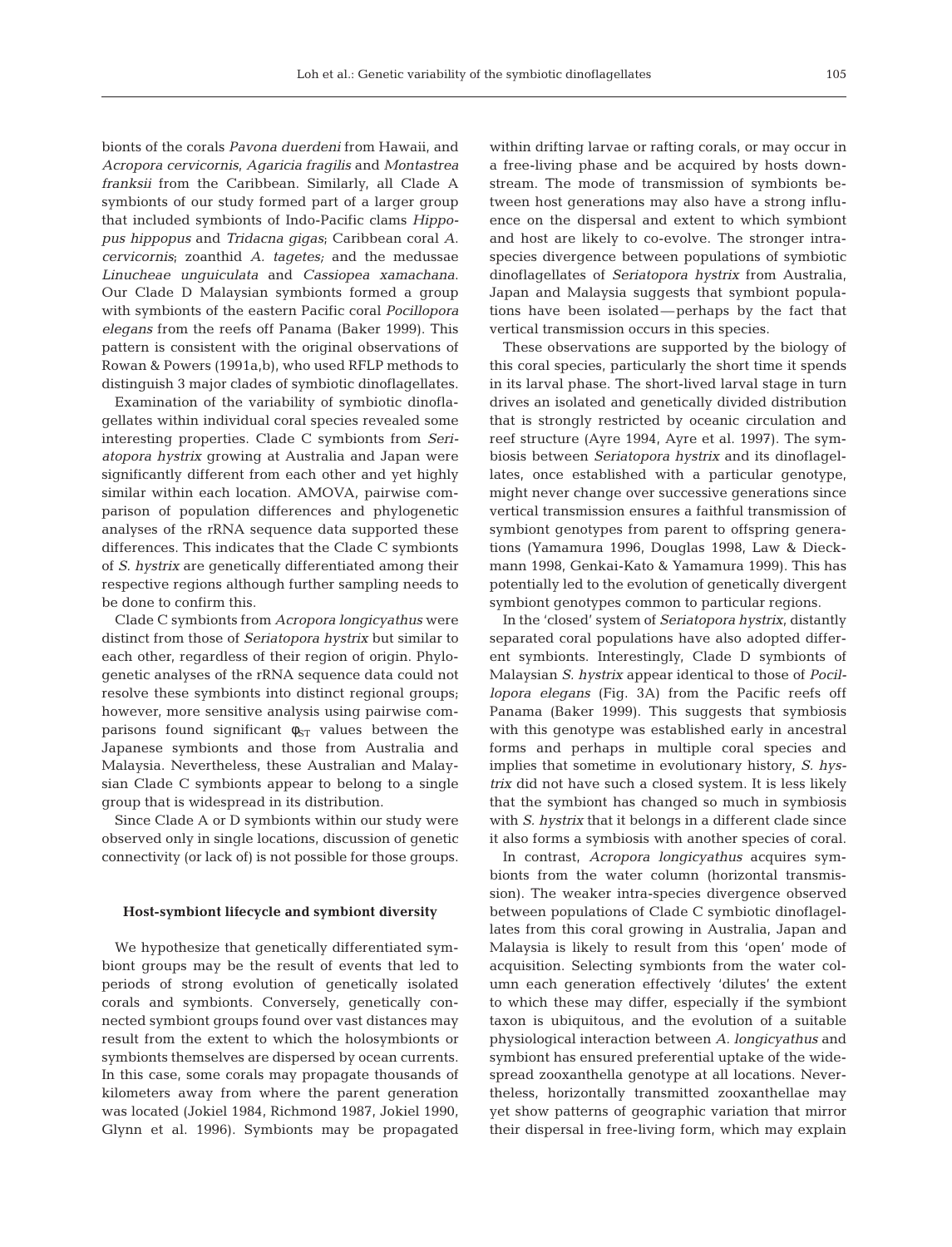the distinctiveness of Japanese *A. longicyathus* symbionts. The occurrence of Clades A or C in Australian colonies is perhaps a case in point. The hosts, occurring side by side, have adopted 2 very diverse symbionts that might provide respective physiological advantages. Although colonies of *Seriatopora hystrix* have also adopted diverse symbionts (either 1 of 2 Clade C or D genotypes), this variation is strongly linked with geographical separation.

To date, all species found to form symbioses with symbionts of more than 1 clade (*Montastrea annularis* and *M. faveolata* [Rowan & Knowlton 1995, Rowan et al. 1997], *Acropora cervicornis* [Baker et al 1997], *Diploria labyrinthiformis* and *Stephanocoenia michelinii* [Baker & Rowan 1997], *Acropora longicyathus* and *Pavona decussata* [Loh et al. 1998]) are species or belong to genera that have never been observed to release gametes or progeny equipped with symbiotic dinoflagellates (Harrison & Wallace 1990, Richmond & Hunter 1990), and hence probably have open symbioses.

These data show that the symbiotic dinoflagellates of widely distributed coral species are variable at the level of biogeographical regions. *Acropora longicyathus* symbionts appear to be genetically connected and widely distributed, perhaps because reinfection by the same zooxanthellae taxon occurs anew each generation. *Seriatopora hystrix*, perhaps because of an isolating effect of maternal transmission and limited larval distribution, have symbionts that are genetically differentiated according to geographic distribution. The different modes of symbiont transmission and resulting variation of symbionts within coral hosts may have major implications for evolution and versatility of dinoflagellate symbionts under the pressure of changing environmental conditions.

*Acknowledgements.* This study was supported by Australian Reseach Council funding to O.H.-G. and D.C. We thank Ms Misaki Takabayashi and Mr Affendi bin Yang Amri for their valued assistance on field trips. We are grateful for the help from the following people and organizations: Mr Mark Waugh and Ms Robyn Waugh, One Tree Island Field Station; Dr Ridzwuan bin Abdul Rahman, University of Sabah, Malaysia; Mr. Kamal Quadra, Maktab Perguruan Gaya, Kota Kinabalu, Malaysia; the park rangers of Taman Laut Pulau Redang, Periakanan, Malaysia; the staff at Pulau Gaya Station, Sabah Parks, Malaysia, the Malaysian Federal (Perikanan) and State (Sabah Parks) Government Authorities; Dr Michio Hidaka and his staff and students, University of The Ryukyus, Japan; the staff at Sesoko Island field station, Japan; and the staff at Akajima field station, Japan. Thanks to Ms Tien Bui for making nice gels and pictures.

#### LITERATURE CITED

Amann RI, Ludwig W, Schleiffer KH (1995) Phylogenetic identification and in situ detection of individual microbial cells without cultivation. Microbiol Rev 59:143–159

- Arai T, Kato M, Heyward A, Ikeda A, Izuka T, Maruyama T (1993) Lipid composition of positively buoyant eggs of reef building corals. Coral Reefs 12:71–75
- Atoda K (1951) The larva and post larval development of some reef building coral. IV. *Seriatopora hystrix* Dana. Sci Rep Tohoku Univ Fourth Ser (Biol) 19:33–39
- Ayre DJ (1994) Evidence for restricted gene flow in the viviparous coral *Seriatopora hystrix* on Australia's Great Barrier Reef. Evolution 48:1183–1201
- Ayre DJ, Hughes TP, Standish RJ (1997) Genetic differentiation, reproductive mode, and gene flow in the brooding coral *Pocillopora damicornis* along the Great Barrier Reef, Australia. Mar Ecol Prog Ser 159:175–187
- Baker AC (1999) The symbiosis ecology of scleractinian corals. PhD dissertation, University of Miami
- Baker AC, Rowan R (1997) Diversity of symbiotic dinoflagellates (zooxanthellae) in scleractinian corals of the Caribbean and eastern Pacific. Proc 8th Int Coral Reef Symp, Panama 2:1301–1306
- Baker AC, Rowan R, Knowlton N (1997) Symbiosis ecology of two Caribbean acroporid corals. Proc 8th Int Coral Reef Symp, Panama 2:1295–1300
- Benayahu Y, Schleyer MH (1998) Reproduction in *Anthelia glauca* (Octocorallia: Xeniidae): transmission of algal symbionts during planular brooding. Mar Biol 131:433–442
- Blank RJ, Trench RK (1985) Speciation and symbiotic dinoflagellates. Science 229:656–658
- Buckler ES, Ippolito A, Holtsford TP (1997) The evolution of ribosomal DNA: Divergent paralogues and phylogenetic implications. Genetics 145:821–832
- Douglas AE (1998) Host benefit and the evolution of specialization in symbiosis. Heredity 81:599–603
- Felsenstein J (1985) Confidence limits on phylogenies: An approach using the bootstrap. Evolution 39:783–791
- Felsenstein J (1993) PHYLIP (Phylogeny Inference Package). Seattle: Department of Genetics, University of Washington
- Genkai-Kato M, Yamamura N (1999) Evolution of mutualistic symbiosis without vertical transmission. Theor Popul Biol 55:309–323
- Goreau TF, Goreau NI (1959) The physiology of skeleton formation in corals. II. Calcium deposition by hermatypic corals under various conditions in the reef. Biol Bull 117: 239–250
- Glynn PW, Veron JEN, Wellington GM (1996) Clipperton Atoll (eastern Pacific): oceanography, geomorphology, reef-building coral ecology and biogeography. Coral Reefs 15:71–99
- Harrison PL, Wallace CC (1990) Reproduction, dispersal and recruitment of scleractinian corals. In: Dubinsky Z (ed) Ecosystems of the world: coral reefs. Elsevier, Amsterdam, p 133–207
- Hoegh-Guldberg O, Jones RJ (1999) Photoinhibition and photoprotection in symbiotic dinoflagellates from reefbuilding corals. Mar Ecol Prog Ser 183:73–86
- Jokiel PL (1984) Long distance dispersal of reef corals by rafting. Coral Reefs 3:113–116
- Jokiel PL (1990) Transport of reef corals into the Great Barrier Reef. Nature 347:665–667
- Jones RJ, Hoegh-Guldberg O, Larkum AWD, Schreiber U (1998) Temperature-induced bleaching of corals begins with impairment of the  $CO<sub>2</sub>$  fixation mechanism in zooxanthellae. Plant Cell Environ 21:1219–1230
- Kojis BL (1986) Sexual reproduction in Acropora Isopora species Coelenterata Scleractinia I. *Acropora cuneata* and *Acropora palifera* on Heron Island Reef, Great Barrier Reef, Australia. Mar Biol 91:291–310
- Law R, Dieckmann U (1998) Symbiosis through exploitation